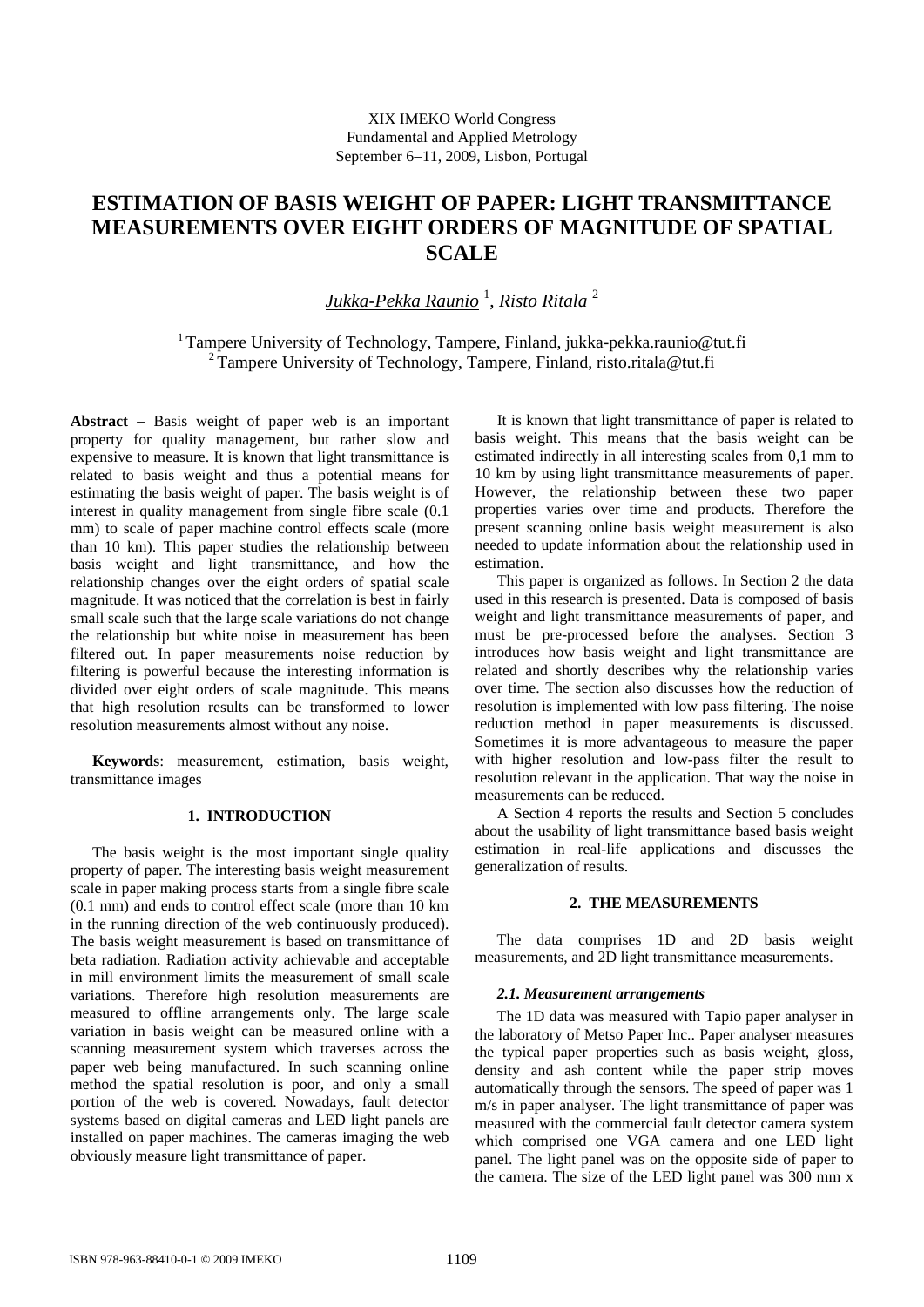200 mm, and the size of the picture area in pixel was 640 x 224 and in millimetres 160 mm x 56 mm. The camera and light panel were attached to paper analyser and now the basis weight and light transmittance was measured together simulating the online arrangements in paper machine.

 The 2D data was also measured in the laboratory of Metso Paper Inc.. The 2D light transmittance was measured with industrial optical scanner. The measurement of 2D basis weight was based on beta radiography method such as the 1D basis weight measurement. The basis weight measurement system comprises planar  $C<sup>14</sup>$  beta radiation source, film for detection, and film reader. The detection film was on the opposite side of paper to the beta radiator, and the amount of beta radiation transmitted through the paper was read from the film. The film is read and digitized with storage phosphor screen (SPS) device. [6] The SPS detection is based on capability of film to transform to an excited state when charged beta particles strike it. The excited state can be released in SPS with laser light. The releasing of state produce photo stimulated luminescence and the intensity of emitted light can be detected with photomultiplier, for example. [6], [10]

### *2.2. 1D signal*

In the first measurement a 25 cm wide (in cross direction of paper machine, CD) and 1500 m long (in machine or running direction, MD) paper strip was measured in machine direction, the values forming a 1D signal. The sample was measured simultaneously with a beta radiation basis weight measurement sensor and with light transmittance camera system.

The raw image data was composed of small VGA images which were pre-processed and connected together before the analysis. The imaging rate in measurements was 20 Hz, so the overlap between the consecutive images was 6 mm. First, the uneven illumination was corrected. The point wise mean from all small images was computed and knowing that the illumination remains during the measurements the mean image was subtracted from all small images. Next, the geometric distortions of images were eliminated. The rotation and skewnesses of camera can be removed with planar projective transform. The projective transform in 2D is determined as follows with homogenous coordinates [7]

$$
\begin{bmatrix} x \\ y \\ 1 \end{bmatrix} = M \begin{bmatrix} x \\ y \\ 1 \end{bmatrix}, \qquad M = \begin{bmatrix} a & b & c \\ d & e & f \\ g & h & i \end{bmatrix} \qquad (1)
$$

where  $(x, y)$  are the points in the image,  $(x', y')$  are the points in the paper, and M is the transformation matrix. The *i* assumes value 1 [7]. The (1) can be solved to following form

$$
\begin{cases}\nx' = ax + by + c - gxx' - hyx' \\
y' = dx + ey + f - gxy' - hyy'\n\end{cases}
$$
\n(2)

Now we have eight unknowns and two equations. Thus, four corresponding points in image and paper is enough to solve the transformation matrix M. The positions of the corresponding points cannot been determined absolutely, so the coefficients of M are obtained in the least-squares sense from multiple corresponding points. The position of paper was unknown, so also the points (*x',y'*) are unknown. However, the paper position is not required if the transformation matrix is computed based on the corresponding points from overlap area between the consecutive images. The corresponding points determine the transformation, and because the position of camera was not moved during the measurements the transformation is valid for all small images.

Finally, the overlap between the consecutive images was removed. The size of the overlap was determined based on maximizing absolute value of point-wise cross correlation. The point-wise cross correlation were computed all possible shifts between the consecutive images [8]. Now, the small images form a paper strip of size 1500 m in MD and 25 cm in CD.



Fig. 1. Figure shows a section of the original aligned 1D signals with full resolution (25.6m m / sample), basis weight and light transmittance. The variation is high and therefore the correlation between the signals is only -0.26.

The size of beta radiation sensor was 150 mm in CD and 15 mm in MD, and the result is one single basis weight value the average of this area. The 2D light transmittance images were transformed to 1D signal by computing the mean value from the areas of 150 mm (CD) x 15 mm (MD) at the same sampling rate as in beta radiation measurement. The resolution for both signals was 25,6 mm/sample. Because the position recordings of the two measurements were separate the measurement signals were aligned before the analyses. The alignment was based on maximizing absolute value of cross correlation with respect to shifts and scales between the signals. Fig. 1 shows the common part of the 1D signals. The mean of both signals has been removed and the variances scaled to 1. The signals correlate negatively so the transmittance signal is multiplied by minus one to see the correlation visually.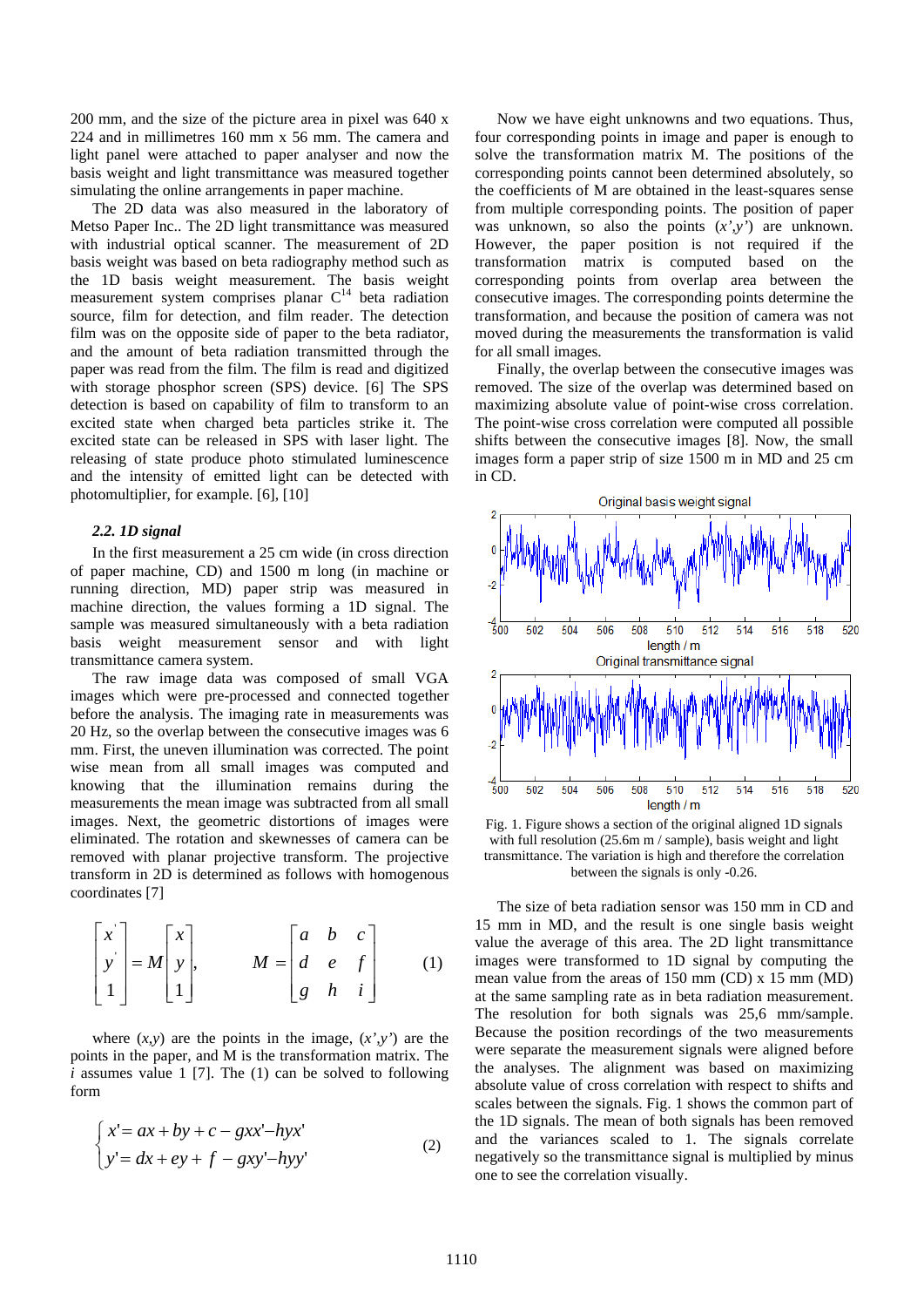#### *2.3. 2D signal*

In the second set of sample the 2D images of light transmittance of paper and the 2D basis weight map of paper were measured. The measured paper sheets were 10 cm wide in both CD and MD, and the data was composed of 14 paper sheets. The resolution in these 2D measurements was 0.1 mm/pixel in both directions. The signals were aligned at subpixel resolution before the analyses with the method presented in [4]. Fig. 2 shows 2D signals of one sample with full resolution. Again the mean of both signals was removed and the variance scaled to 1, and the transmittance signal is inverted because of the negative correlation.

The high wavelengths caused by the bending of paper and uneven illumination were filtered out from transmittance images before the analysis. The removing of high wavelengths was based on separate kernel filtering. First, the 1D analog Bessel filter was designed and the filter was conversed to discrete digital filter. In this work the wavelengths higher 20 mm were removed.



Fig. 2. The original aligned 2D signals of a sample. The resolution is 0.1 mm / pixel, and the correlation between the images is -0.74.

## **3. THEORETICAL BACKGROUND**

This chapter introduces a model between the basis weight and the light transmittance. The phenomenon due to which the relationship changes over time is shortly described. Finally, the method of decreasing the resolution with filter implementation is shown.

## *3.1. Relation between the basis weight and light transmittance measurements*

In this paper the light transmittance of paper is denoted as  $x(t)$  and the basis weight value is denoted as  $y(t)$ . By using these notations the basis weight and light transmittance are assumed to be linearly related as follows

$$
y(t) = ax(t) + b \tag{3}
$$

where *a* and *b* are parameters which define the transformation from transmittance intensity to basis weight intensity [1]. However, there is always noise in measurements so the measurements of the two properties are denoted as

$$
x_{meas}(t) = x(t) + n(t)
$$
\n(4)

$$
y_{meas}(t) = y(t) + m(t)
$$
 (5)

where  $n(t)$  and  $m(t)$  are noises specific for measurements, assumed white. Now, the (3) can be rewritten as follows

$$
y_{meas}(t) = ax_{meas}(t) + b + N(t)
$$
\n(6)

where  $N(t)$  is the sum of noises  $n(t)$  and  $m(t)$ . This is sufficient transformation function for small scales. However the relationship between the two paper properties varies slowly over time, i.e. in large scale. For example, moisture variations, filler content, color, calandering and many other factors on paper machine and in paper structure can change the relationship, but such changes are typically slow as their causes vary slowly in the production process. Therefore, the parameters *a* and *b* depend on time in manner that is stochastic. If we do not have measurements on all affecting factors the coefficients must be continuously estimated. The stochastic behaviour of parameter *a* can be described as follows

$$
a(t + \Delta t) = a(t) + \xi(t)
$$
\n(7)

where the  $\zeta(t)$ , a stochastic process, describes the change of parameter *a* over time. In what follows, we assume the stochastic process to be a random walk diffusion. Random walk describes the decreasing of information. In case of normal distribution the expectation value remains the same in following time steps but the variance increases linearly as follows

$$
x(t) = N(x_0(t), \sigma^2(t))
$$
\n(8)

$$
x(t + \Delta t) = N(x_0(t), \sigma^2(t) + D\Delta t)
$$
\n(9)

The speed of variance increasing depends on the diffusion parameter D. [9]

 The change of parameter *b* can be represented similarly as that of parameter *a*. Section 4 discusses how the relationship between basis weight and light transmittance of paper changes over the eight scale orders of magnitude. Also, the effect of stochastic variation  $\zeta(t)$  in our test data is studied.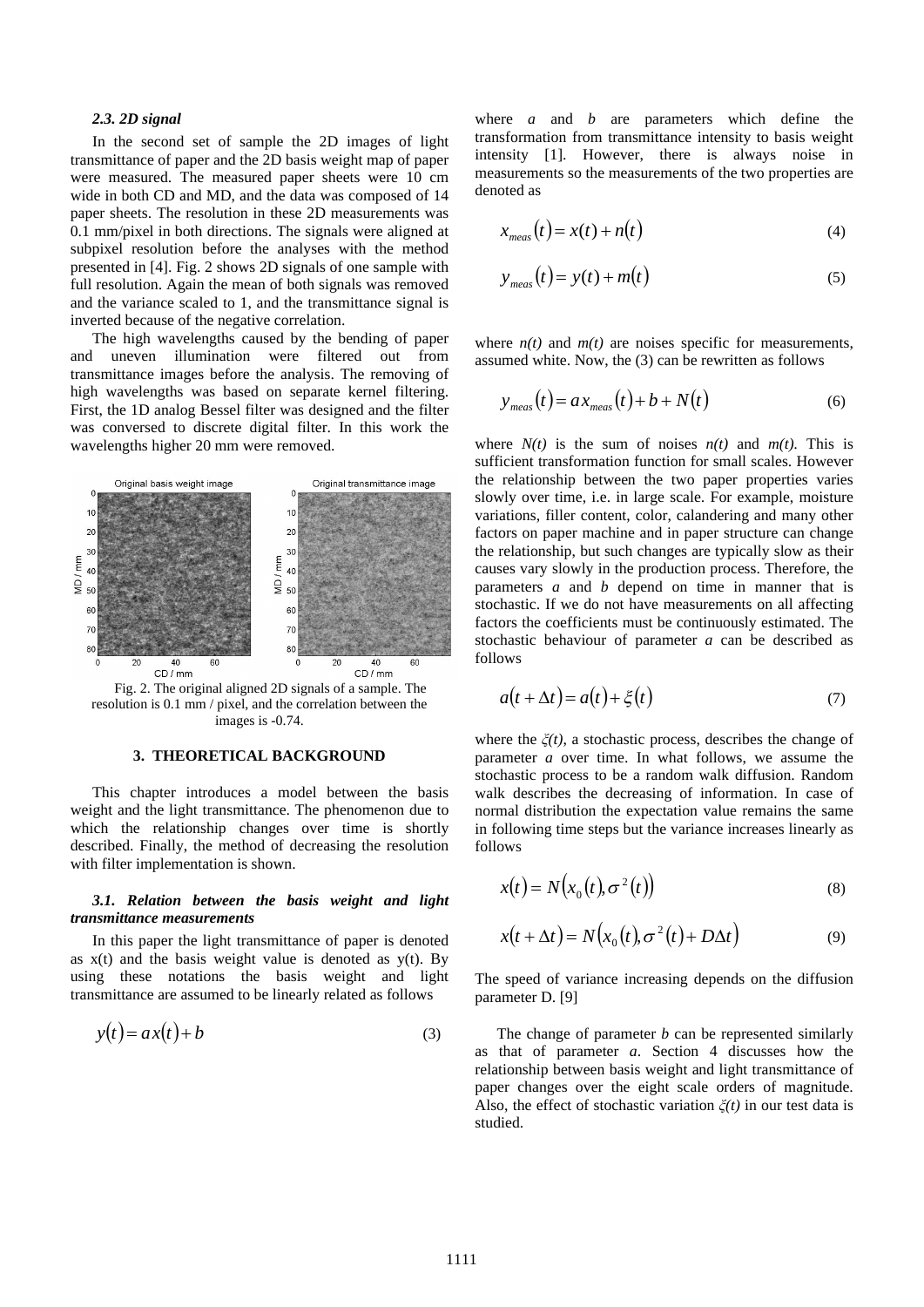#### *3.2. Reduction of resolution*

In this work the 1D signal and the 2D images are low pass filtered to simulate the reduction of resolution in online applications that would be based on defect camera data. The 2D signals are filtered with elliptic filter, and 1D signals with a moving average filter. Choosing the elliptic filter is based on small order of the filter, adjustable ripple in pass and stop bands, and sharp edge between the pass and stop band [3]. In this work the ripple in pass band was 0.005 decibels and the minimum attenuation in stop band was 20 decibels. The order of the filter was 6. The elliptic filter is not used with 1D signal because of unwanted effects near the zero frequency. Such happens because of significant reduction of resolution with 1D signals. In moving average filter the amplitude response is not flat in stop band, but it is a simple and fast choice to simulate the reduction of resolution which in on-line applications needs to be done with such simple filters [2].

## **4. RESULTS**

This chapter introduces how the correlation between the basis weight and light transmittance of paper changes over eight orders of scale magnitude. Also, the noise reduction method in paper measurements is discussed.

## *4.1. The correlation over the eight orders of spatial scale magnitude*

 First, the correlation between the basis weight and light transmittance in 2D images is studied. The reduction of resolution is simulated evenly from 0,1 mm/sample to 20 mm/sample and the cross correlation between the signals for all simulated resolutions is computed. The correlation curve is computed for all 14 data sheets, and by averaging of curves the generalized behaviour is found. Fig. 3 shows the averaged dependency between the correlation and resolution in 2D data.



Fig. 3. Correlation between basis weight and light transmittance as a function of resolution in 2D images.

From Fig. 3 can be seen that the correlation achieve the maximum value at 6 mm/sample resolution. After that the correlation starts to decrease slightly. This suggests some paper structure variations at length scales of 10 mm and higher affecting the parameter a and b in (3).

Next, the correlation between the basis weight and light transmittance is studied from 1D signal. Fig. 4 shows the correlation between basis weight and light transmittance as a function of resolution. In 1D signal the absolute value of correlation increases continuously while the resolution is decreased.



Fig. 4. Correlation between basis weight and light transmittance as a function of resolution in 1D signal.

One goal of this work was to study and find the effect of stochastic variation *ȟ(t)* in the test data. Such phenomenon can be seen in Fig. 5 which visualizes the common part of 1D signal at resolution of 10 m /sample. On the left the bias of light transmittance is higher as the bias of basis weight, but on the right the bias values are almost the same. Also, the difference of signals and difference filtered with moving average are drawn to the Fig. 5. The difference illustrates the difference of bias terms between the signals. The filtered difference illustrates the more general behaviour of the difference of bias terms.



Fig. 5. Figure illustrates how the relation between the common parts of the signals changes over time.

 In Fig 6 the complete signals, the difference of signals, and the filtered difference of signals are drawn. The effect of stochastic variation can be seen also in Fig. 6 but in larger scale. On contrast to Fig.5, on the right the bias of basis weight signal is higher as the bias of light transmittance, but on the left the bias of light transmittance is higher.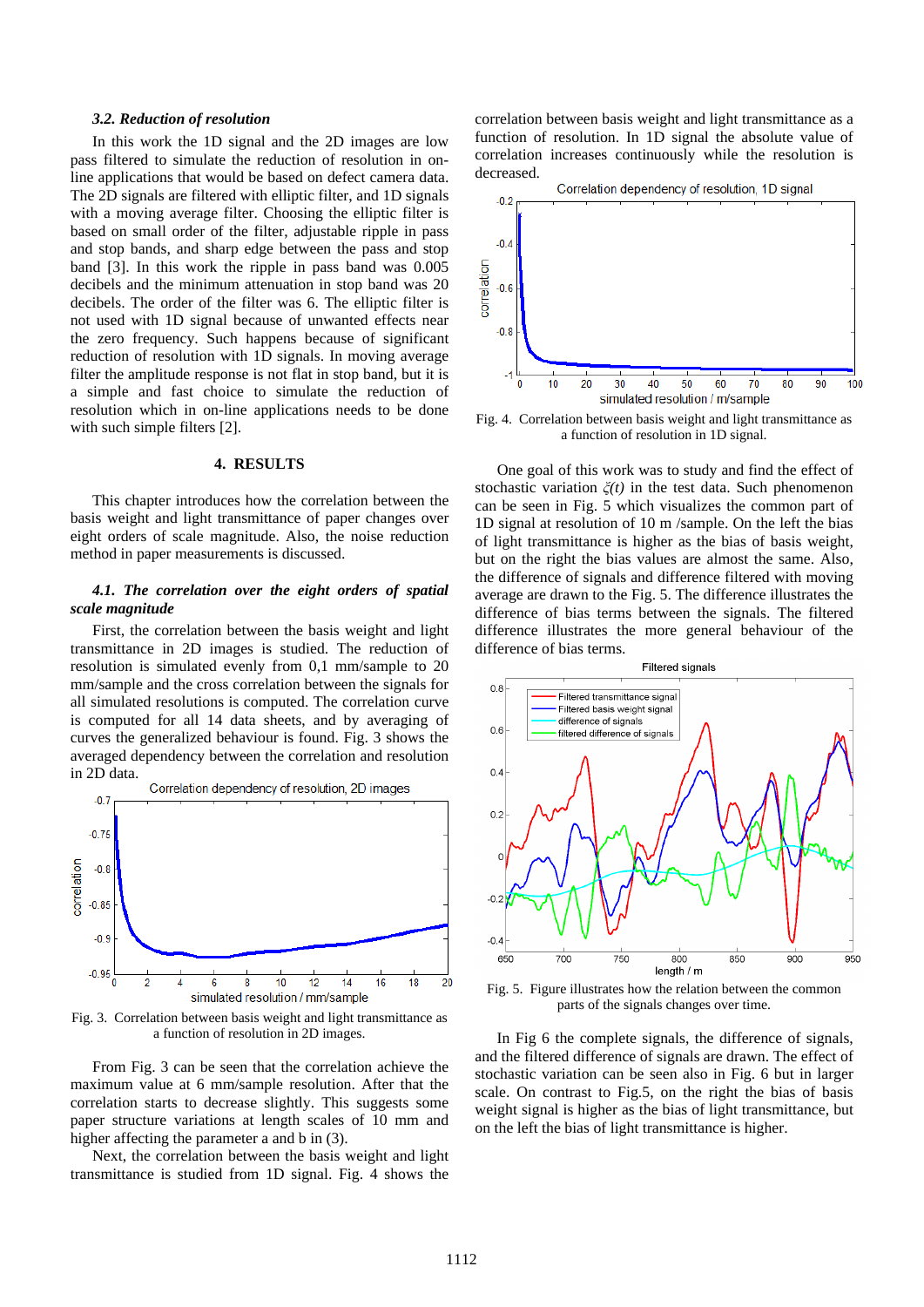

Fig. 6. Figure illustrates how the relation between the complete signals changes over time.

It can be seen from Fig.3 and Fig. 4 that the correlation over the eight orders of scale magnitude between the basis weight and light transmittance of paper is significant. This means that light transmittance can be used in an estimation of basis weight. However, as Fig. 5 and Fig. 6 illustrate, scanning online basis weight measurement is required together with light transmittance measurements to continuously estimate the linear relationship between the two paper properties and thus to reduce the effect of stochastic variation.

#### *4.2. White noise reduction in paper measurements*

The low pass filter removes the high frequencies from signal, but it also removes the white measurement noise. The rapid increase in correlation at start of the correlation curves (in Fig. 3 and in Fig. 4) reveals the noise removal phase. The slowly increasing (in 1D) or decreasing (in 2D) in correlation after the noise removal is due to normal variation of paper; the correlation between the basis weight and light transmittance is higher or lower in low frequencies.



Fig. 7. The simulated resolution of 1D signal is 10 m / sample. The correlation is -0.93 at this resolution.

Removing of noise removes also small scale information from measurements. In paper measurements this is not a problem, because the basis weight is of interest over eight orders of scale magnitude: paper can be measured with higher resolution and low pass filter the result to almost any relevant resolution. Fig. 4 shows that the correlation is constant resolutions above 10 m/sample between the 1D signals. This means that in such resolution the measurement noise is filtered. Fig. 7 illustrates the 1D signals at 10m/sample resolution.

 Also between the 2D signals the absolute value of correlation increases rapidly at the start of the curve (see Fig. 3) because of noise removal. The correlation curve is quite constant above the 2 mm/sample resolution, which means that the measurement noise is filtered in such resolution. Fig. 8 illustrates the 2D signals at 2mm/sample resolution.



Fig. 8. The 2D images are drawn with 2 mm / sample resolution. The correlation reaches the -0.93 value on this resolution.

# **5. CONCLUSIONS**

 The correlation results indicate that the relationship between the basis weight and light transmittance of paper is significant. This means that light transmittance measurements provided by defect detections cameras together with scanning direct basis weight measurement are potential means for estimating basis weight web wide. Such approach has been suggested already a decade ago [5], but is becoming technically realizable on with the most recent camera and image processing technology. It was noticed that the correlation is the best at fairly small scales such that the large scale variations due to paper structure and processing conditions do not change the relationship but white measurement noise has been filtered out. In large scales the relationship changes over time because of stochastic variation due to control of paper machine and properties of paper. Therefore, the light transmittance measurement requires the present scanning online basis weight measurement in paper machines to update the estimation result.

The papers analysed in this work are uncoated. Coating changes the relationship between the basis weight and light transmittance substantially. In small scales the correlation of coated papers between the two paper properties is positive in contrast to uncoated papers. However, in large scales the correlation is negative similarly as that of uncoated papers. The complex relationship between the two paper properties in coated papers is a subject for future research.